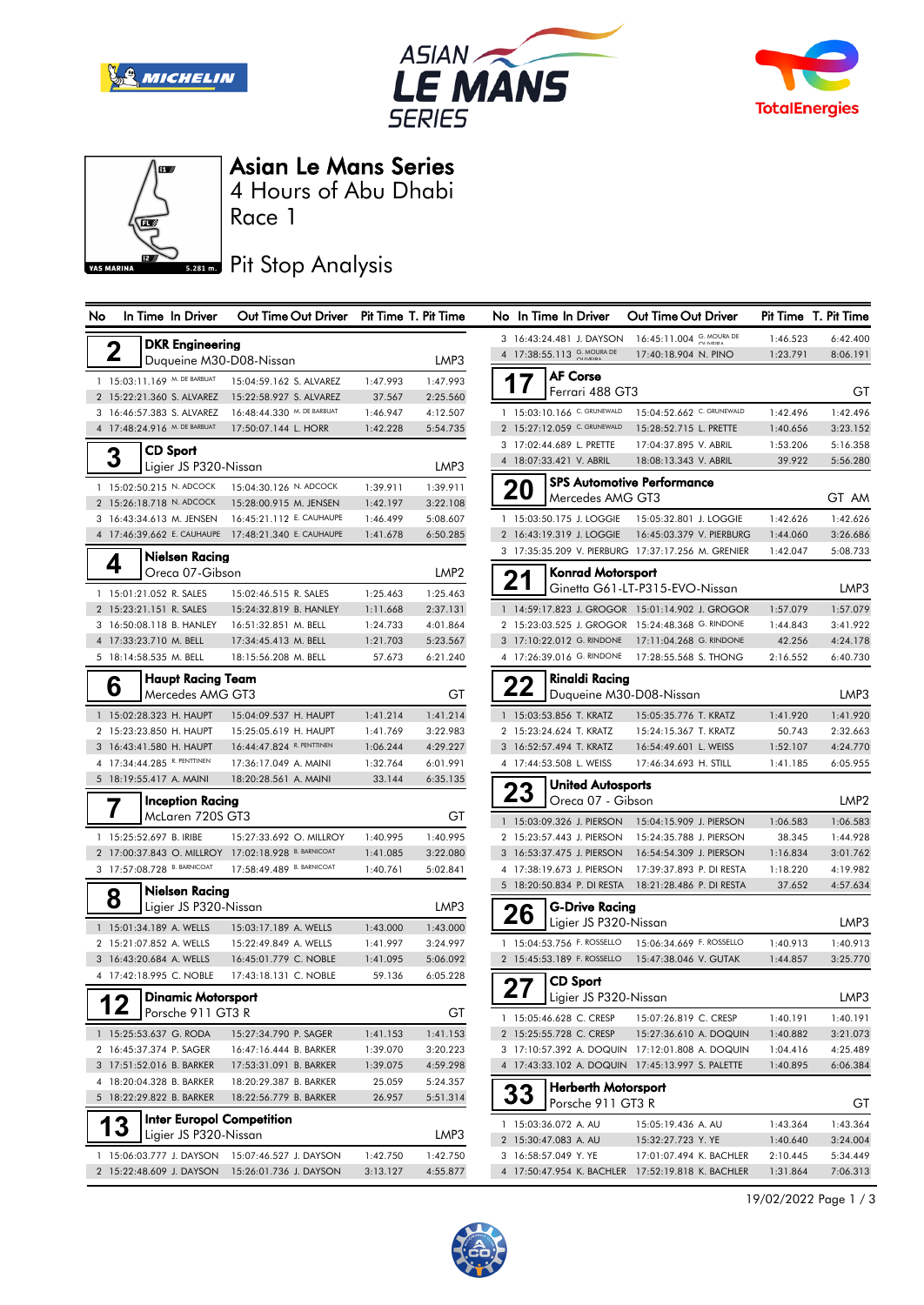







### Asian Le Mans Series

Race 1 4 Hours of Abu Dhabi

# **5.281 m.** Pit Stop Analysis

| <b>NO</b> | in lime in Driver                                  | <b>Our Time Our Driver</b>                        |          | Pit lime 1. Pit lime | N0<br>in lime      |         |
|-----------|----------------------------------------------------|---------------------------------------------------|----------|----------------------|--------------------|---------|
| 34        | <b>Walkenhorst Motorsport</b>                      |                                                   |          |                      | 55                 | R       |
|           | BMW M4 GT3                                         |                                                   |          | GT                   |                    | F)      |
|           | 1 15:32:50.495 J. MILLER                           | 15:34:31.555 C. HULL                              | 1:41.060 | 1:41.060             | 1 15:02:37.2       |         |
|           | 2 17:01:35.390 C. HULL                             | 17:03:16.621 N. CATSBURG                          | 1:41.231 | 3:22.291             | 2 16:43:25.3       |         |
|           | 3 17:54:38.966 N. CATSBURG                         | 17:56:20.160 N. CATSBURG                          | 1:41.194 | 5:03.485             | 3 17:48:10.0       |         |
| 35        | <b>Walkenhorst Motorsport</b><br><b>BMW M4 GT3</b> |                                                   |          | GT AM                | 51                 | κ<br>F۰ |
|           | 1 15:26:23.212 H.                                  | 15:29:10.600 J. BREUER                            | 2:47.388 | 2:47.388             | 1 15:27:55.        |         |
|           | 2 17:04:02.835 J. BREUER                           | 17:06:29.583 F. VON BOHLEN                        | 2:26.748 | 5:14.136             | 2 16:49:22.7       |         |
|           | 3 17:48:50.842 F. VON BOHLEN                       | 17:50:31.723 F. VON BOHLEN                        | 1:40.881 | 6:55.017             | 3 17:37:03.7       |         |
| 39        | <b>Graff Racing</b><br>Oreca 07-Gibson             |                                                   |          | LMP <sub>2</sub> AM  | O                  | C<br>Ν  |
|           | 1 15:01:11.981 E. TROUILLET                        | 15:02:55.932 E. TROUILLET                         | 1:43.951 | 1:43.951             | 1 15:27:10.2       |         |
|           | 2 16:43:14.926 E. TROUILLET                        | 16:45:04.911 S. PAGE                              | 1:49.985 | 3:33.936             | 2 17:01:12.2       |         |
|           | 3 17:21:25.645 S. PAGE                             | 17:23:08.949 D. DROUX                             | 1:43.304 | 5:17.240             | 3 17:56:34.3       |         |
|           | 4 18:03:08.529 D. DROUX                            | 18:04:02.755 D. DROUX                             | 54.226   | 6:11.466             |                    | Υ       |
| 42        | Optimum Motorsport<br>McLaren 720S GT3             |                                                   |          | GТ                   | 66<br>1 14:52:53.8 | A       |
|           | 1 15:25:56.578 N. MOSS                             | 15:27:37.875 A. WATSON                            | 1:41.297 | 1:41.297             | 2 15:23:17.7       |         |
|           |                                                    | 2 17:00:40.107 A. WATSON 17:02:21.373 J. OSBORNE  | 1:41.266 | 3:22.563             | 3 16:55:57.5       |         |
|           |                                                    | 3 17:57:22.021 J. OSBORNE 17:59:02.130 J. OSBORNE | 1:40.109 | 5:02.672             | 4 17:54:41.6       |         |
|           | ARC Bratislava                                     |                                                   |          |                      | 5 18:02:49.8       |         |
| 44        | Ligier JSP217-Gibson                               |                                                   |          | LMP <sub>2</sub> AM  |                    |         |
|           |                                                    | 1 15:02:16.907 N. MUSTON 15:03:59.891 N. MUSTON   | 1:42.984 | 1:42.984             | 69                 | A       |
|           |                                                    | 2 15:28:44.298 N. MUSTON 15:29:23.528 N. MUSTON   | 39.230   | 2:22.214             | 1 15:33:04.2       |         |
|           |                                                    | 3 16:43:28.342 N. MUSTON 16:45:12.708 J. CORBETT  | 1:44.366 | 4:06.580             | 2 17:08:30.2       |         |
|           | 4 17:26:55.946 J. CORBETT                          | 17:27:50.697 J. CORBETT                           | 54.751   | 5:01.331             | 3 17:57:37.3       |         |
|           | 5 17:51:34.756 J. CORBETT                          | 17:53:22.165 M. KONOPKA                           | 1:47.409 | 6:48.740             |                    | Κ       |
|           | Saalocin by Kox Racing<br>Porsche 911 GT3 R        |                                                   |          | GТ                   | 1 15:04:03.3       | D       |
|           | 1 15:21:24.223 P. KOX                              | 15:23:06.459 S. KOX                               | 1:42.236 | 1:42.236             | 2 15:47:01.2       |         |
|           | 2 16:43:35.813 S. KOX                              | 16:45:17.555 P. KOX                               | 1:41.742 | 3:23.978             | 3 16:54:53.2       |         |
|           | 3 17:35:21.861 P. KOX                              | 17:37:32.145 N. PRONK                             | 2:10.284 | 5:34.262             | 4 17:46:34.8       |         |
|           | High Class Racing                                  |                                                   |          |                      | 5 17:55:06.7       |         |
|           | Oreca 07-Gibson                                    |                                                   |          | LMP2 AM              |                    | κ       |
|           | 1 15:02:22.050 K. WEEDA                            | 15:04:13.731 K. WEEDA                             | 1:51.681 | 1:51.681             |                    | F۰      |
|           | 2 15:21:23.620 K. WEEDA                            | 15:23:08.586 D. ANDERSEN                          | 1:44.966 | 3:36.647             | 1 15:26:25.        |         |
|           | 3 16:49:11.118 D. ANDERSEN                         | 16:50:09.707 D. ANDERSEN                          | 58.589   | 4:35.236             | 2 17:02:42.8       |         |
|           | 4 17:19:19.804 D. ANDERSEN                         | 17:21:02.282 A. FJORDBACH                         | 1:42.478 | 6:17.714             | 3 17:42:50.9       |         |
|           | 5 18:01:09.903 A. FJORDBACH                        | 18:02:11.098 A. FJORDBACH                         | 1:01.195 | 7:18.909             |                    | D       |
|           | AF Corse<br>Ferrari 488 GT3                        |                                                   |          | GТ                   | 1 15:24:29.6       | A       |
|           | 1 15:27:09.027 F. PIOVANETTI                       | 15:29:16.017 V. GOMEZ                             | 2:06.990 | 2:06.990             | 2 16:45:32.7       |         |
|           | 2 16:58:55.417 V. GOMEZ                            | 17:00:36.702 A. PIER GUIDI                        | 1:41.285 | 3:48.275             | 3 17:49:54.8       |         |
|           | 3 17:48:18.002 A. PIER GUIDI                       | 17:48:39.794 A. PIER GUIDI                        | 21.792   | 4:10.067             | 4 18:25:39.7       |         |
|           | 4 17:58:20.659 A. PIER GUIDI                       | 18:00:01.421 A. PIER GUIDI                        | 1:40.762 | 5:50.829             |                    | c       |
|           |                                                    |                                                   |          |                      |                    |         |

| No |           | In Time In Driver                              | Out Time Out Driver Pit Time T. Pit Time                                                                 |                    |                      |                | No In Time In Driver                           | Out Time Out Driver                                                              |          | Pit Time T. Pit Time |
|----|-----------|------------------------------------------------|----------------------------------------------------------------------------------------------------------|--------------------|----------------------|----------------|------------------------------------------------|----------------------------------------------------------------------------------|----------|----------------------|
|    | 34        | Walkenhorst Motorsport<br>BMW M4 GT3           |                                                                                                          |                    | GT                   | 55             | Rinaldi Racing<br>Ferrari 488 GT3              |                                                                                  |          | GТ                   |
|    |           | 1 15:32:50.495 J. MILLER                       | 15:34:31.555 C. HULL                                                                                     | 1:41.060           | 1:41.060             |                | 1 15:02:37.285 R. MASTRONARDI                  | 15:04:18.935 R. MASTRONARDI                                                      | 1:41.650 | 1:41.650             |
|    |           | 2 17:01:35.390 C. HULL                         | 17:03:16.621 N. CATSBURG                                                                                 | 1:41.231           | 3:22.291             |                | 2 16:43:25.330 R. MASTRONARDI                  | 16:45:06.309 D. PEREL                                                            | 1:40.979 | 3:22.629             |
|    |           | 3 17:54:38.966 N. CATSBURG                     | 17:56:20.160 N. CATSBURG                                                                                 | 1:41.194           | 5:03.485             |                | 3 17:48:10.009 D. PEREL                        | 17:49:51.095 D. RIGON                                                            | 1:41.086 | 5:03.715             |
|    | 35        | <b>Walkenhorst Motorsport</b><br>BMW M4 GT3    |                                                                                                          |                    | GT AM                | 57             | <b>Kessel Racing</b><br>Ferrari 488 GT3        |                                                                                  |          | GT AM                |
|    |           | 1 15:26:23.212 H.                              | 15:29:10.600 J. BREUER                                                                                   | 2:47.388           | 2:47.388             |                | 1 15:27:55.180 R. ZIEMIAN                      | 15:29:40.783 F. ZOLLO                                                            | 1:45.603 | 1:45.603             |
|    |           | 2 17:04:02.835 J. BREUER                       | 17:06:29.583 F. VON BOHLEN                                                                               | 2:26.748           | 5:14.136             |                | 2 16:49:22.707 F. ZOLLO                        | 16:51:04.206 A. JEFFERIES                                                        | 1:41.499 | 3:27.102             |
|    |           | 3 17:48:50.842 F. VON BOHLEN                   | 17:50:31.723 F. VON BOHLEN                                                                               | 1:40.881           | 6:55.017             |                |                                                | 3 17:37:03.728 A. JEFFERIES 17:38:45.263 A. JEFFERIES                            | 1:41.535 | 5:08.637             |
|    | <b>39</b> | <b>Graff Racing</b><br>Oreca 07-Gibson         |                                                                                                          |                    | LMP2 AM              | 59             | Garage 59<br>McLaren 720S GT3                  |                                                                                  |          | GТ                   |
|    |           |                                                | 1 15:01:11.981 E. TROUILLET  15:02:55.932 E. TROUILLET                                                   | 1:43.951           | 1:43.951             |                | 1 15:27:10.234 J. VOWLES                       | 15:28:54.074 M. MALDONADO                                                        | 1:43.840 | 1:43.840             |
|    |           | 2 16:43:14.926 E. TROUILLET                    | 16:45:04.911 S. PAGE                                                                                     | 1:49.985           | 3:33.936             |                | 2 17:01:12.294 M. MALDONADO                    | 17:02:55.929 N. KJAERGAARD                                                       | 1:43.635 | 3:27.475             |
|    |           | 3 17:21:25.645 S. PAGE                         | 17:23:08.949 D. DROUX                                                                                    | 1:43.304           | 5:17.240             |                | 3 17:56:34.376 N. KJAERGAARD                   | 17:58:16.393 N. KJAERGAARD                                                       | 1:42.017 | 5:09.492             |
|    | 42        | 4 18:03:08.529 D. DROUX<br>Optimum Motorsport  | 18:04:02.755 D. DROUX                                                                                    | 54.226             | 6:11.466             | 66             | <b>YC Panda Racing</b><br>Audi R8 LMS GT3 EVO  |                                                                                  |          | GT AM                |
|    |           | McLaren 720S GT3                               |                                                                                                          |                    | GT                   |                |                                                | 1 14:52:53.872 J. BRUNOT  14:54:46.641 J. BRUNOT                                 | 1:52.769 | 1:52.769             |
|    |           | 1 15:25:56.578 N. MOSS                         | 15:27:37.875 A. WATSON                                                                                   | 1:41.297           | 1:41.297             |                | 2 15:23:17.764 J. BRUNOT                       | 15:25:17.026 D. KHOO                                                             | 1:59.262 | 3:52.031             |
|    |           |                                                | 2 17:00:40.107 A. WATSON 17:02:21.373 J. OSBORNE                                                         | 1:41.266           | 3:22.563             |                | 3 16:55:57.566 D. KHOO                         | 16:57:39.570 J. BRUNOT                                                           | 1:42.004 | 5:34.035             |
|    |           |                                                | 3 17:57:22.021 J. OSBORNE 17:59:02.130 J. OSBORNE                                                        | 1:40.109           | 5:02.672             |                | 4 17:54:41.612 J. BRUNOT                       | 17:56:15.166 D. KHOO                                                             | 1:33.554 | 7:07.589             |
|    |           | <b>ARC Bratislava</b>                          |                                                                                                          |                    |                      |                | 5 18:02:49.873 D. KHOO                         | 18:03:11.732 D. KHOO                                                             | 21.859   | 7:29.448             |
|    | 44        | Ligier JSP217-Gibson                           |                                                                                                          |                    | LMP2 AM              | 69             | Oman Racina                                    | Aston Martin Vantage AMR GT3                                                     |          | GT                   |
|    |           |                                                | 1 15:02:16.907 N. MUSTON 15:03:59.891 N. MUSTON                                                          | 1:42.984           | 1:42.984             |                |                                                |                                                                                  |          |                      |
|    |           |                                                | 2 15:28:44.298 N. MUSTON 15:29:23.528 N. MUSTON                                                          | 39.230             | 2:22.214             |                |                                                | 1 15:33:04.298 S. DE HAAN 15:34:44.838 A. AL HARTHY                              | 1:40.540 | 1:40.540             |
|    |           |                                                | 3 16:43:28.342 N. MUSTON 16:45:12.708 J. CORBETT                                                         | 1:44.366           | 4:06.580             |                | 3 17:57:37.348 C. EASTWOOD                     | 2 17:08:30.289 A. AL HARTHY 17:10:11.096 C. EASTWOOD<br>17:59:18.621 C. EASTWOOD | 1:40.807 | 3:21.347             |
|    |           |                                                | 4 17:26:55.946 J. CORBETT  17:27:50.697 J. CORBETT<br>5 17:51:34.756 J. CORBETT  17:53:22.165 M. KONOPKA | 54.751<br>1:47.409 | 5:01.331<br>6:48.740 |                |                                                |                                                                                  | 1:41.273 | 5:02.620             |
|    | 48        | <b>Saalocin by Kox Racing</b>                  |                                                                                                          |                    |                      | 72             | Duqueine M30-D08-Nissan                        | Koiranen Kemppi Motorsport                                                       |          | LMP3                 |
|    |           | Porsche 911 GT3 R                              |                                                                                                          |                    | GT                   |                | 1 15:04:03.318 J. SALMENAUTIO                  | 15:05:05.148 J. SALMENAUTIO                                                      | 1:01.830 | 1:01.830             |
|    |           | 1 15:21:24.223 P. KOX                          | 15:23:06.459 S. KOX                                                                                      | 1:42.236           | 1:42.236             |                | 2 15:47:01.233 J. SALMENAUTIO                  | 15:48:49.967 N. ALEKSANDROV                                                      | 1:48.734 | 2:50.564             |
|    |           | 2 16:43:35.813 S. KOX                          | 16:45:17.555 P. KOX                                                                                      | 1:41.742           | 3:23.978             |                | 3 16:54:53.271 N. ALEKSANDROV                  | 16:57:06.795 T. VEIJALAINEN                                                      | 2:13.524 | 5:04.088             |
|    |           | 3 17:35:21.861 P. KOX                          | 17:37:32.145 N. PRONK                                                                                    | 2:10.284           | 5:34.262             |                | 4 17:46:34.878 T. VEIJALAINEN                  | 17:46:56.275 T. VEIJALAINEN                                                      | 21.397   | 5:25.485             |
|    | 49        | High Class Racing<br>Oreca 07-Gibson           |                                                                                                          |                    | LMP2 AM              | 74             | 5 17:55:06.775 T. VEIJALAINEN<br>Kessel Racing | 17:56:49.039 T. VEIJALAINEN                                                      | 1:42.264 | 7:07.749             |
|    |           | 1 15:02:22.050 K. WEEDA                        | 15:04:13.731 K. WEEDA                                                                                    | 1:51.681           | 1:51.681             |                | Ferrari 488 GT3                                |                                                                                  |          | GТ                   |
|    |           | 2 15:21:23.620 K. WEEDA                        | 15:23:08.586 D. ANDERSEN                                                                                 | 1:44.966           | 3:36.647             |                | 1 15:26:25.166 М.                              | 15:28:05.384 D. FUMANELLI                                                        | 1:40.218 | 1:40.218             |
|    |           |                                                | 3 16:49:11.118 D. ANDERSEN 16:50:09.707 D. ANDERSEN                                                      | 58.589             | 4:35.236             |                | 2 17:02:42.829 D. FUMANELLI                    | 17:04:25.319 M. JENSEN                                                           | 1:42.490 | 3:22.708             |
|    |           |                                                | 4 17:19:19.804 D. ANDERSEN 17:21:02.282 A. FJORDBACH                                                     | 1:42.478           | 6:17.714             |                |                                                | 3 17:42:50.925 M. JENSEN  17:44:31.201 M. JENSEN                                 | 1:40.276 | 5:02.984             |
|    |           | 5 18:01:09.903 A. FJORDBACH<br><b>AF Corse</b> | 18:02:11.098 A. FJORDBACH                                                                                | 1:01.195           | 7:18.909             | $\prime\prime$ | <b>D'Station Racing</b>                        | Aston Martin Vantage AMR GT3                                                     |          | GТ                   |
|    | 51        | Ferrari 488 GT3                                |                                                                                                          |                    | GT                   |                | 1 15:24:29.675 T. FUJII                        | 15:26:24.552 S. HOSHINO                                                          | 1:54.877 | 1:54.877             |
|    |           | 1 15:27:09.027 F. PIOVANETTI                   | 15:29:16.017 V. GOMEZ                                                                                    | 2:06.990           | 2:06.990             |                | 2 16:45:32.738 S. HOSHINO                      | 16:47:13.733 T. GAMBLE                                                           | 1:40.995 | 3:35.872             |
|    |           | 2 16:58:55.417 V. GOMEZ                        | 17:00:36.702 A. PIER GUIDI                                                                               | 1:41.285           | 3:48.275             |                | 3 17:49:54.890 T. GAMBLE                       | 17:51:35.950 T. GAMBLE                                                           | 1:41.060 | 5:16.932             |
|    |           | 3 17:48:18.002 A. PIER GUIDI                   | 17:48:39.794 A. PIER GUIDI                                                                               | 21.792             | 4:10.067             |                | 4 18:25:39.771 T. GAMBLE                       | 18:26:01.447 T. GAMBLE                                                           | 21.676   | 5:38.608             |
|    |           | 4 17:58:20.659 A. PIER GUIDI                   | 18:00:01.421 A. PIER GUIDI                                                                               | 1:40.762           | 5:50.829             | 88             | Garage 59<br>McLaren 720S GT3                  |                                                                                  |          | GТ                   |